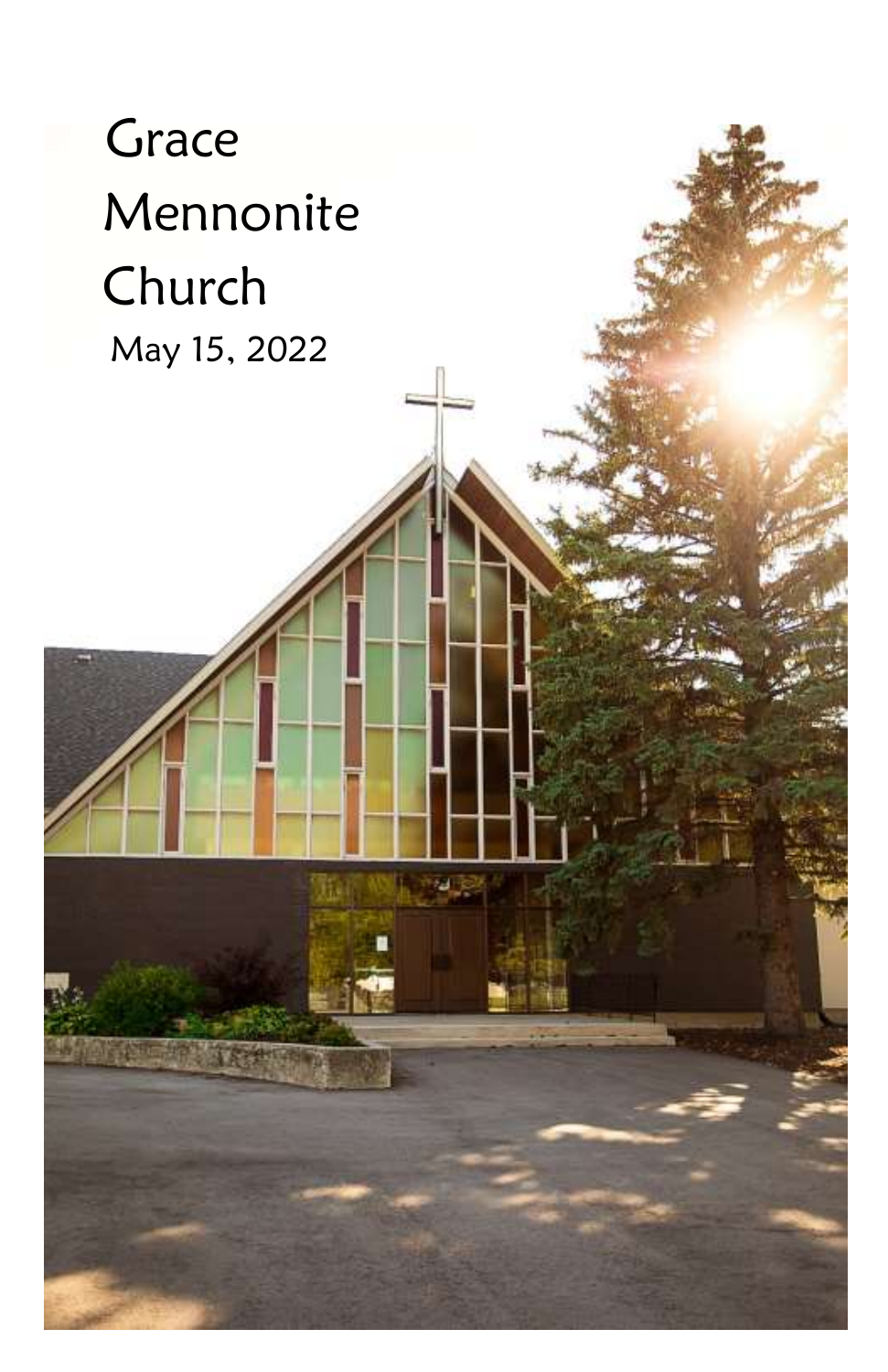# Grace Mennonite Church

## **May 15, 2022**

**10:00 am – Worship Service** Pastors Mel Letkeman & Kyle Penner [www.gracesteinbach.ca](http://www.gracesteinbach.ca/) 204 326 3707 Vol 61, No. 20

# Order of Worship

*Mountain of God* VT 11

Welcome and Life of the Congregation

Call to Worship

*God of the Bible* VT 420

Euangelion

Time with the Children Coins Count  *(Children ages 3 to Grade 8 may leave for Children's Church.)*

Congregational Prayer

*In Christ There Is No East or West* VT 390

Lectio Divina ❖ [Mark 16:15](https://www.biblegateway.com/passage/?search=Mark+16%3A15&version=NRSVUE)

# Picking Up Trash, Uno & Churches Dunking on Vlad

### *Christ Is Our Cornerstone*  $VT 4$

Benediction

*All are welcome to join us for coffee in the foyer following the worship service.*

Worship Speaker North Speaker New York 1999 and the United States of the United States of the United States of the United States of the United States of the United States of the United States of the United States of the Un Worship Leader Tara Klassen Musician David Klassen Accompanist **Accompanist** Annalee Schellenberg Children's Time Alexandra Nikkel/Maxwell Schmitt, Kyle Penner Technicians Lloyd Funk, Tim Schmitt Ushers Jon Barkman, Mary Doerksen Coffee Servers **Al & Judy Neufeld** 

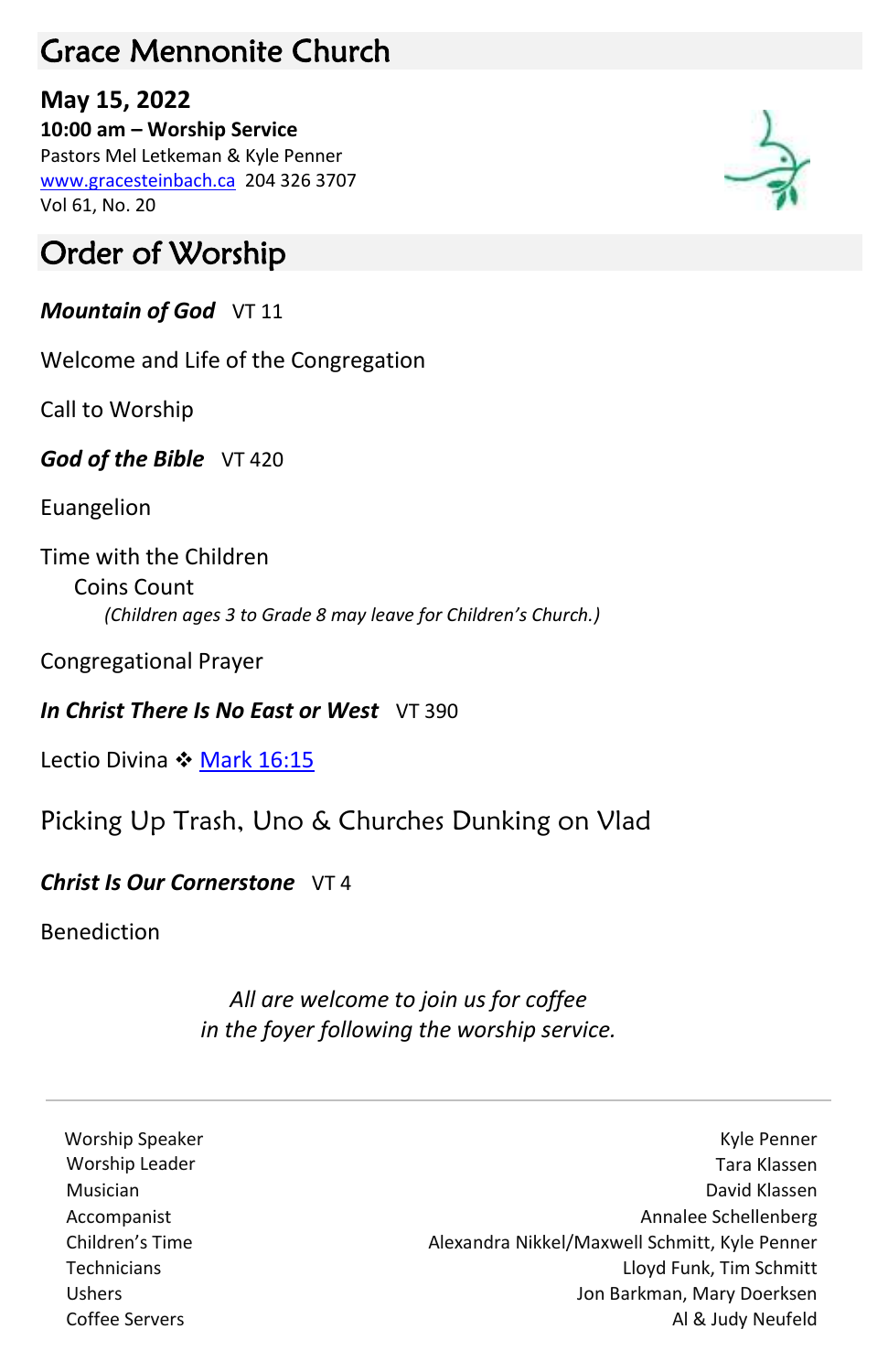# Sunday, May 15

**10:00 am - Worship Service -** All are welcome.

## **The balcony is available for those of us who would like to sit physically distanced. Masks are required in this space.**

**Livestream** will be available between 10 – 11 am. **Audio recording** can be accessed on church website.

**Children's Church for ages 3 to Grade 8** will be held during the worship service. You may pick up your children following the worship service in the upper level classrooms 10, 11, 12, 13 & 14. **The next dates for children's church are May 15** and **May 29.**

## **9:00 am - Sisters of Grace**

We will gather before the worship service for a time of sharing and encouragement as we read the book, **Forgotten Among the Lilies**  (by Ronald Rolheiser). It is not necessary to have the book to attend.

## **Grace Adult Formation on "Second Marriage"**

Sunday, May 15, in the sanctuary after the service In a panel discussion format, three couples from our congregation will share with us what have been the most difficult challenges and greatest blessings of their second marriage.





### **Today is the last Sunday for Coins Count.**

Our Coins Count money will be going to MCC's Grow Hope Campaign, where \$350 "sponsors" one acre of farmland here in Manitoba. If you'd like to give extra money besides your coins, you can designate some extra giving to church as "Grow Hope" and we'll add it to the coins.

# **Sunday, May 22**

John & Karen Friesen will be sharing about their MCC experience.

# **WE ARE ENJOYING THE RETURN OF COFFEE TIME AFTER CHURCH and we**

**need volunteers!** A Schedule has been created on a Sign Up Sheet for volunteers interested in hosting this time of fellowship at Grace through the summer months. If you have questions contact one of the Community Life members: Cindy Blatz, Enid Letkeman, Barb Guenther or Erin Unger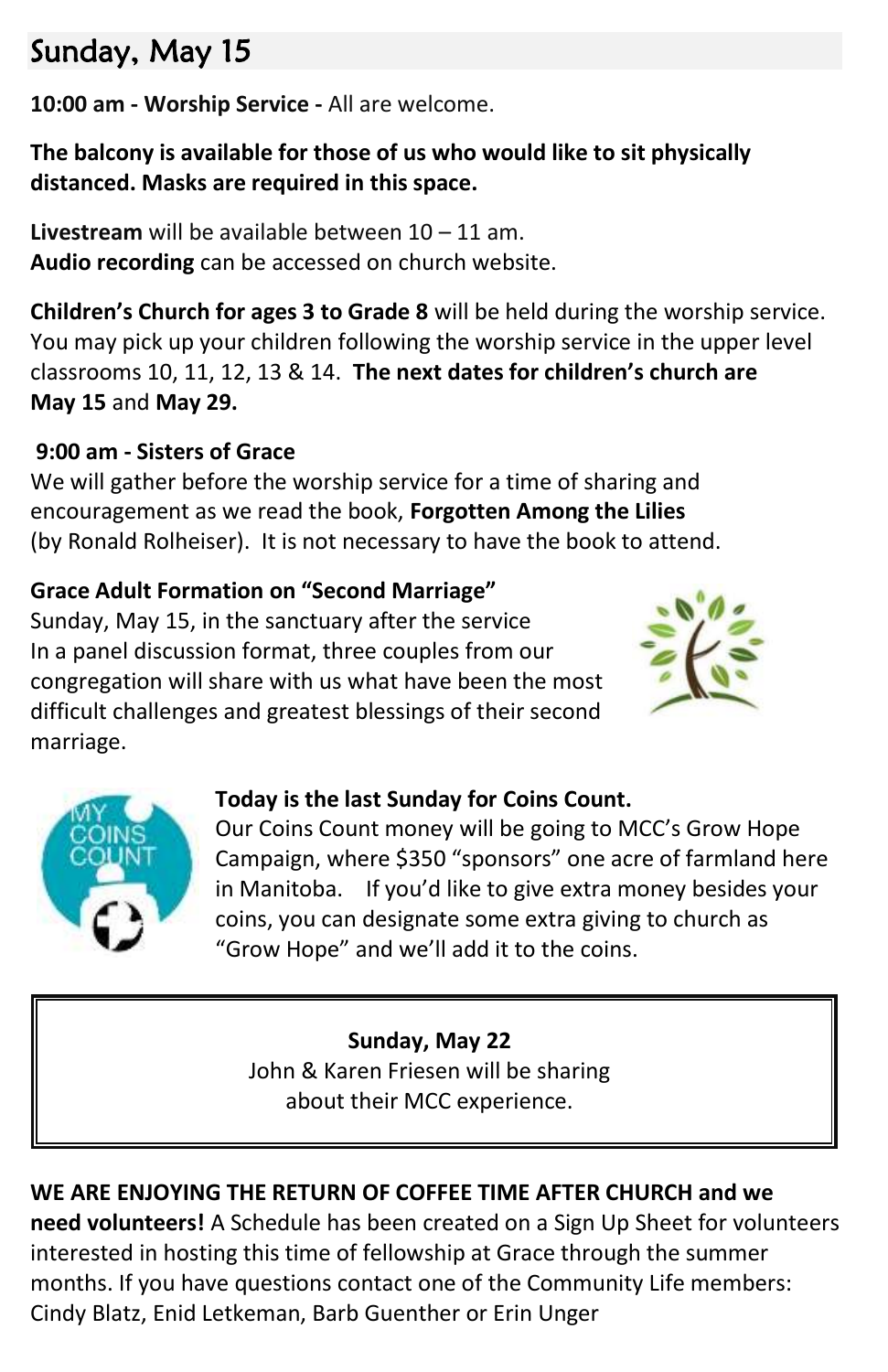# We Pray Together

We pray for those dealing with ongoing medical concerns. **Regon Barkman, Gord Bartel, Raelyn Dick, Laurie Kroeker, Matt Rogalsky**

#### **Prayer for the week:**

Take a moment this week and ask yourself: What's the good news?

#### **Prayer for our community:**

Help us to remember the first are last and the last are first.

**Prayer for our world:** We pray for all the summer camps, gearing up for a full summer of campers in 2 years.

Our condolences to **Ann Friesen** on the passing of her husband, **Abe Friesen,** on May 12. The memorial service will be held on May 19 at 12:00 noon at Birchwood Funeral Chapel. Livestream will be available. Our thoughts and prayers are with Ann as she begins life without Abe.

# This Week at Grace  $\div$  May 16 - 20

| <b>Monday</b>   | Soup's On - Lunch Program, 9:00 am                               |
|-----------------|------------------------------------------------------------------|
| <b>Tuesday</b>  | Soup's On - Dine in lower auditorium, 5:00 - 6:15 pm             |
|                 | Music Practise, 7-8:30 pm                                        |
|                 | Garden Club, 7 pm (weather permitting)                           |
| Wednesday       | Little Bit's of Grace, 10 am $-$ 12 pm, see announcement         |
|                 | Senior's Soup Lunch, 12:00 noon, all Seniors are welcome         |
|                 | RSVP by May 17 <sup>th</sup> to Cathy at cathy@gracesteinbach.ca |
|                 | or 204 326 3707                                                  |
|                 | Middle School Youth, 5:30 - 7:30 pm                              |
|                 | Windup, pool party at Kyle's house – 54 Clearwater               |
|                 | RSVP with Kyle                                                   |
| <b>Thursday</b> | <b>High School Youth, 7:30 - 9 pm, meet at Kyle's house</b>      |
| Friday          | Soup's On - Dine in lower auditorium, 5:00 - 6:15 pm             |

**Little Bits of Grace will be resuming our morning coffee** gatherings outdoors at the Jake Epp Library Park! Join us for donuts, juice and coffee. Bring a lawn chair! We'll be there from 10am -12pm, join us at whatever time suits you! Here are the dates: (1st and 3rd Wednesday of the month): May 18, June 1, June 15. Looking forward to seeing you! *Annalee, Elsie Kroeker, Elsie Kathler, Tam and Mark*